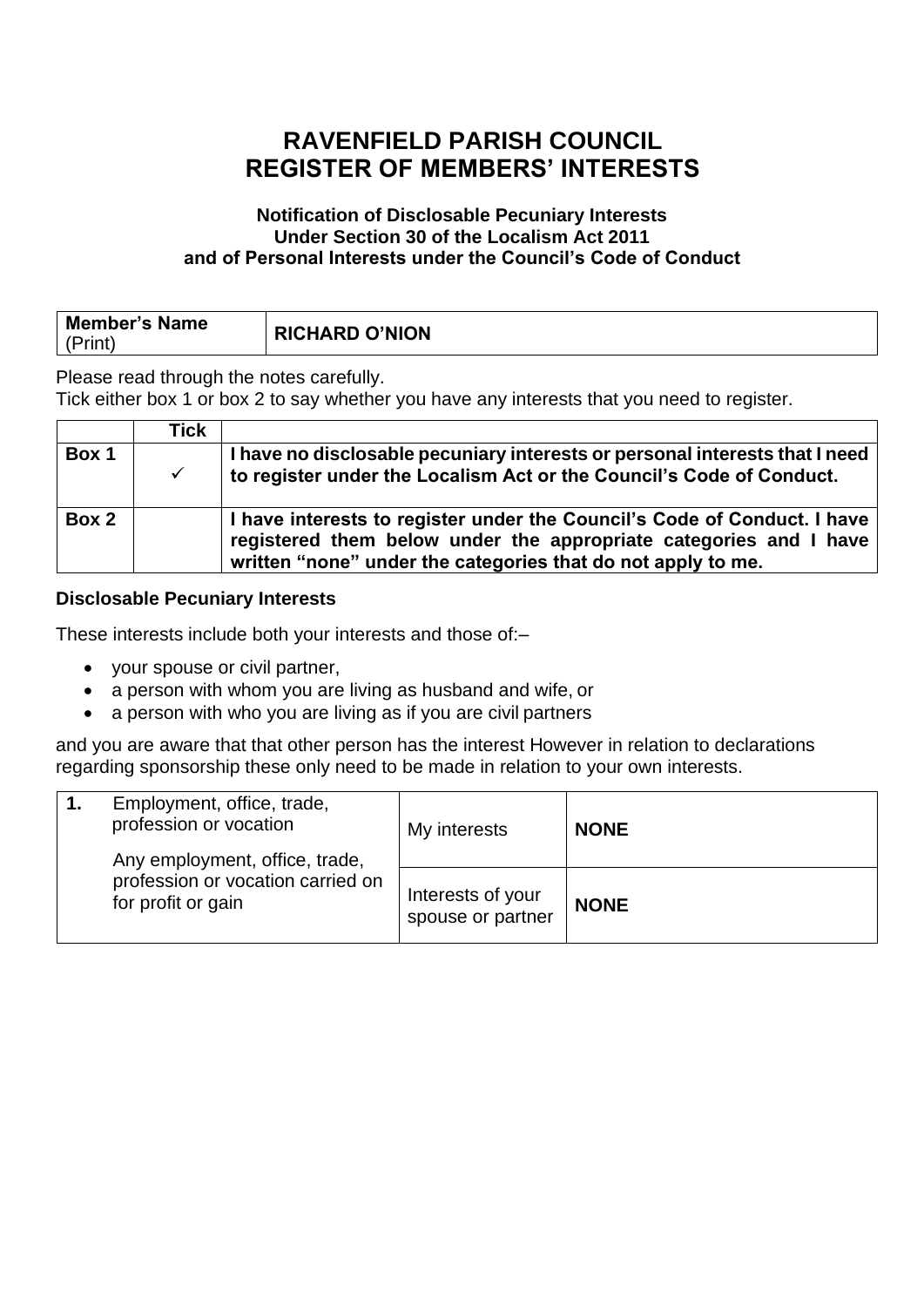| 2. | Sponsorship<br>Any payment or provision of any<br>other financial benefit (other than<br>from the Council) made or<br>provided within the relevant<br>period in respect of any<br>expenses incurred by the<br>member in carrying out duties as<br>a member, or towards the<br>election expenses of the<br>member. This includes any<br>payment or financial benefit from<br>a trade union within the meaning<br>of the Trade Union and Labour<br><b>Relations (Consolidation) Act</b> | My interests | <b>NONE</b> |
|----|---------------------------------------------------------------------------------------------------------------------------------------------------------------------------------------------------------------------------------------------------------------------------------------------------------------------------------------------------------------------------------------------------------------------------------------------------------------------------------------|--------------|-------------|
|    | $1992(a)$ .                                                                                                                                                                                                                                                                                                                                                                                                                                                                           |              |             |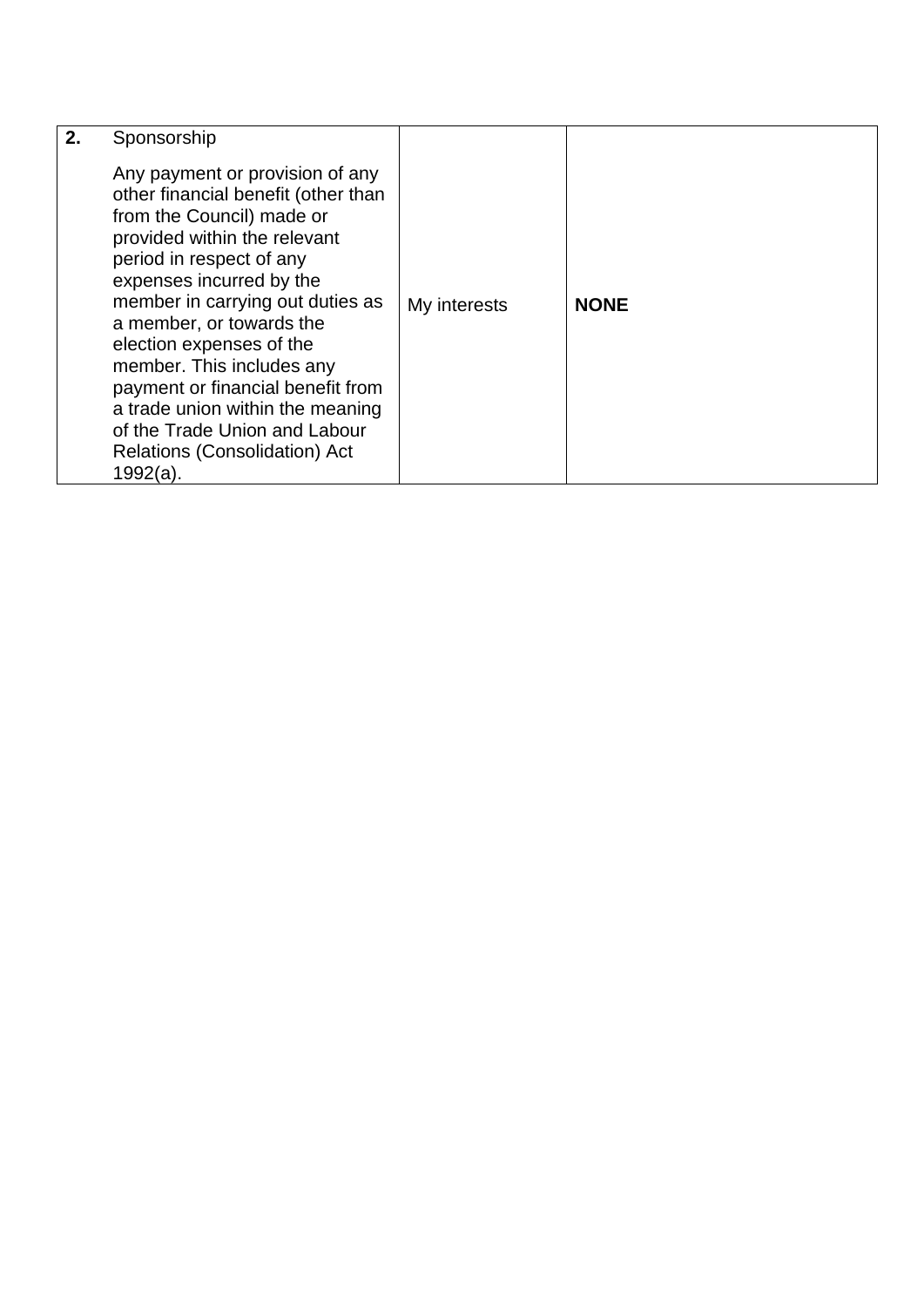| 3.                                                                                                                               | Contracts<br>Any contract which is made<br>between the relevant person (or<br>a body in which the relevant<br>person has a beneficial interest)<br>and the relevant Council -                                                                                                                                                                                                                                                                                                                                                                                                                                                                         | My interests                           | <b>NONE</b>                                            |
|----------------------------------------------------------------------------------------------------------------------------------|-------------------------------------------------------------------------------------------------------------------------------------------------------------------------------------------------------------------------------------------------------------------------------------------------------------------------------------------------------------------------------------------------------------------------------------------------------------------------------------------------------------------------------------------------------------------------------------------------------------------------------------------------------|----------------------------------------|--------------------------------------------------------|
|                                                                                                                                  | (a) under which goods or<br>services are to be provided or<br>works are to be executed; and<br>(b) which has not been fully<br>discharged.                                                                                                                                                                                                                                                                                                                                                                                                                                                                                                            | Interests of your<br>spouse or partner | <b>NONE</b>                                            |
| 4.                                                                                                                               | Land<br>Any beneficial interest in land                                                                                                                                                                                                                                                                                                                                                                                                                                                                                                                                                                                                               | My interests                           | <b>HOME ADDRESS:</b><br><b>COMMON FARM, RAVENFIELD</b> |
|                                                                                                                                  | which is within the area of the<br>relevant Council.                                                                                                                                                                                                                                                                                                                                                                                                                                                                                                                                                                                                  | Interests of your<br>spouse or partner | <b>HOME ADDRESS:</b><br><b>COMMON FARM, RAVENFIELD</b> |
| 5.                                                                                                                               | Licenses<br>Any licence (alone or jointly with                                                                                                                                                                                                                                                                                                                                                                                                                                                                                                                                                                                                        | My interests                           | <b>NONE</b>                                            |
|                                                                                                                                  | others) to occupy land in the<br>area of the Council for a month<br>or longer                                                                                                                                                                                                                                                                                                                                                                                                                                                                                                                                                                         | Interests of your<br>spouse or partner | <b>NONE</b>                                            |
| 6.                                                                                                                               | Corporate tenancies<br>Any tenancy where (to the<br>member's knowledge) -                                                                                                                                                                                                                                                                                                                                                                                                                                                                                                                                                                             | My interests                           | <b>NONE</b>                                            |
| (a) the landlord is the Council;<br>and<br>(b) the tenant is a body in which<br>the relevant person has a<br>beneficial interest | Interests of your<br>spouse or partner                                                                                                                                                                                                                                                                                                                                                                                                                                                                                                                                                                                                                | <b>NONE</b>                            |                                                        |
| 7.                                                                                                                               | <b>Securities</b><br>Any beneficial interest in<br>securities of a body where-<br>(a) that body (to the member's<br>knowledge) has a place of<br>business or land in the area of<br>the Council; and<br>$(b)$ either-<br>(i) the total nominal value of the<br>securities exceeds £25,000 or<br>one hundredth of the total<br>issued share capital of that<br>body; or<br>(ii) if the share capital of that<br>body is of more than one class,<br>the total nominal value of the<br>shares of any one class in which<br>the relevant person has a<br>beneficial interest exceeds one<br>hundredth of the total issued<br>share capital of that class. | My interests                           | <b>NONE</b>                                            |
|                                                                                                                                  |                                                                                                                                                                                                                                                                                                                                                                                                                                                                                                                                                                                                                                                       | Interests of your<br>spouse or partner | <b>NONE</b>                                            |